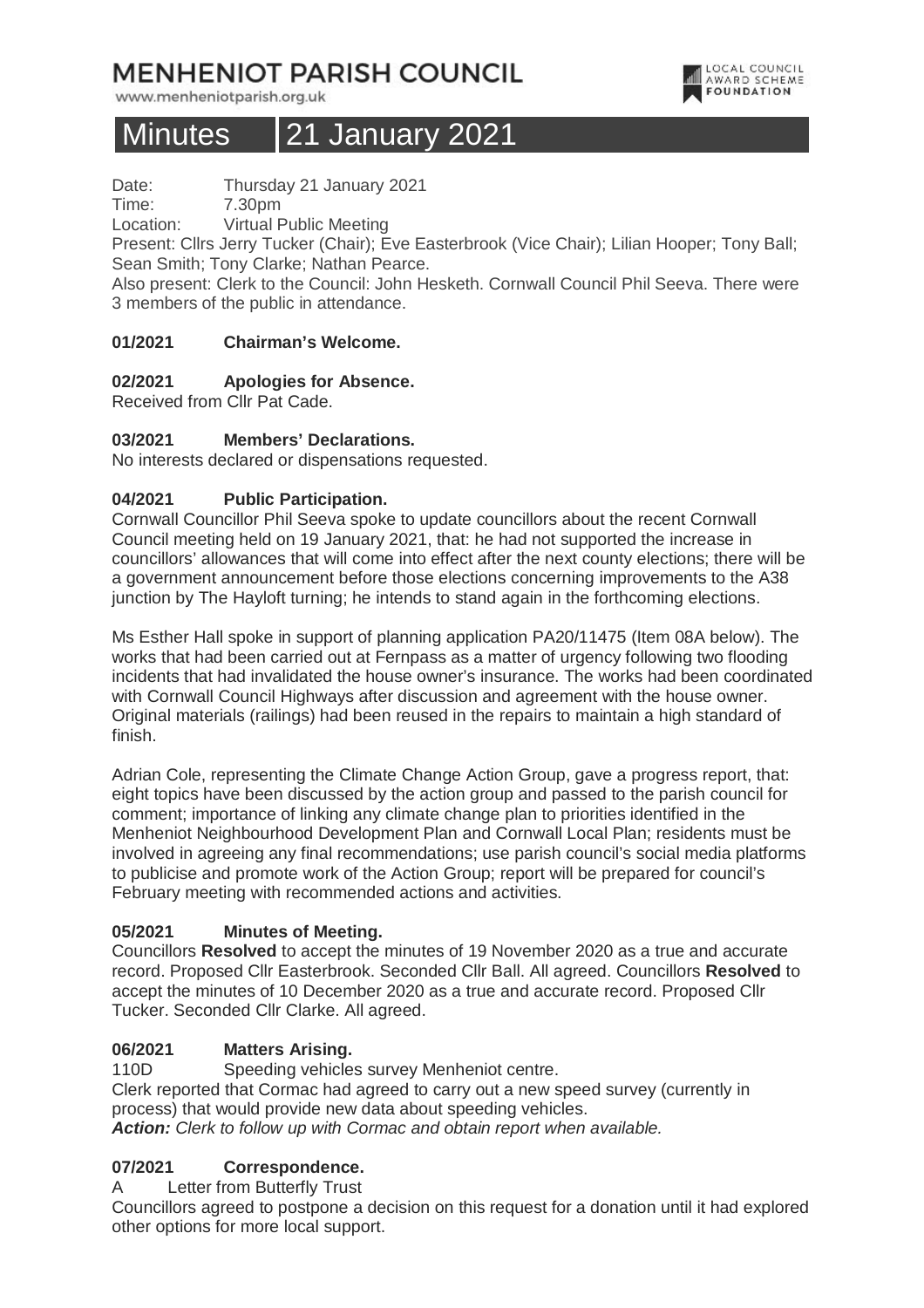**Action:** Clerk to follow up enquiries to Bodmin based domestic abuse group.

B Letter of thanks from Menheniot Primary School

C Letter of thanks from Menheniot Scout Group Received and noted.

D Letter of introduction from Census 2021

**Action:** Clerk to distribute census publicity material. Cllr Clarke volunteered to act as local contact.

E Letter from a resident complaining about dog mess **Action:** Clerk to draw up proposals and circulate to councillors for action.

Cllr Pearce joined the meeting at 20.10 Cllr Seeva left the meeting at 20.15

## **08/2021 Planning**

A To agree the parish council's response to Cornwall Council consultations on new planning applications received before the agenda was finalised.

PA20/11475

Proposal: Retrospective Listed Building Consent for raising driveway to the right hand end of the property to provide defence against flooding, including raising and extending the existing granite copings forming the boundary railings

Location: Fernpass Menheniot Liskeard Cornwall PL14 3QZ

It was **Resolved** to support this application. Proposed Cllr Clarke. Seconded Cllr Ball. All agreed. In making their decision, councillors noted that traditional materials had been used to a high standard of craftsmanship, and the work had been urgently needed in order to maintain continued use of the dwelling.

B Any applications received by Cornwall Council by the time of the meeting. Information only.

PA20/11413

Tencreek Farm Plymouth Road Liskeard Cornwall PL14 3PS

Prior Approval for proposed for general storage shed

PA21/00368

Tencreek Farm Plymouth Road Liskeard Cornwall PL14 3PS

Retrospective consent for removal of cement mortar and re-pointing work on the west elevation (partial) and unblocking of original openings, replacement of granite head casing. Approval to install timber windows within reinstated openings.

C Planning applications approved by Cornwall Council.

PA20/06218 APPROVED

Location: The Carthouse Menheniot Liskeard Cornwall PL14 3QT

Proposal: Construction of outbuilding within residential curtilage to contain garage to ground floor and home office to roof space available atop.

PA20/09758 Screening Opinion - EIA Not Required

Applicant: Westcountry Land (Liskeard) Ltd

Location: Land At Tencreek Farm Plymouth Road Liskeard Cornwall

Proposal: Request a screening opinion as to whether the proposed development falls within Schedule 2 of the Environmental Impact Assessment Regulations 2017 and the development is an Environmental Impact Assessment Development.

PA20/10346 Prior approval not req'd (AF/TEL/DEM) Location: Trewint Farm Trewint Road Menheniot Liskeard Cornwall Proposal: Prior notification of steel framed agricultural building

PA20/02824/PREAPP Closed - advice given Location: The Old School House Merrymeet Liskeard PL14 3LP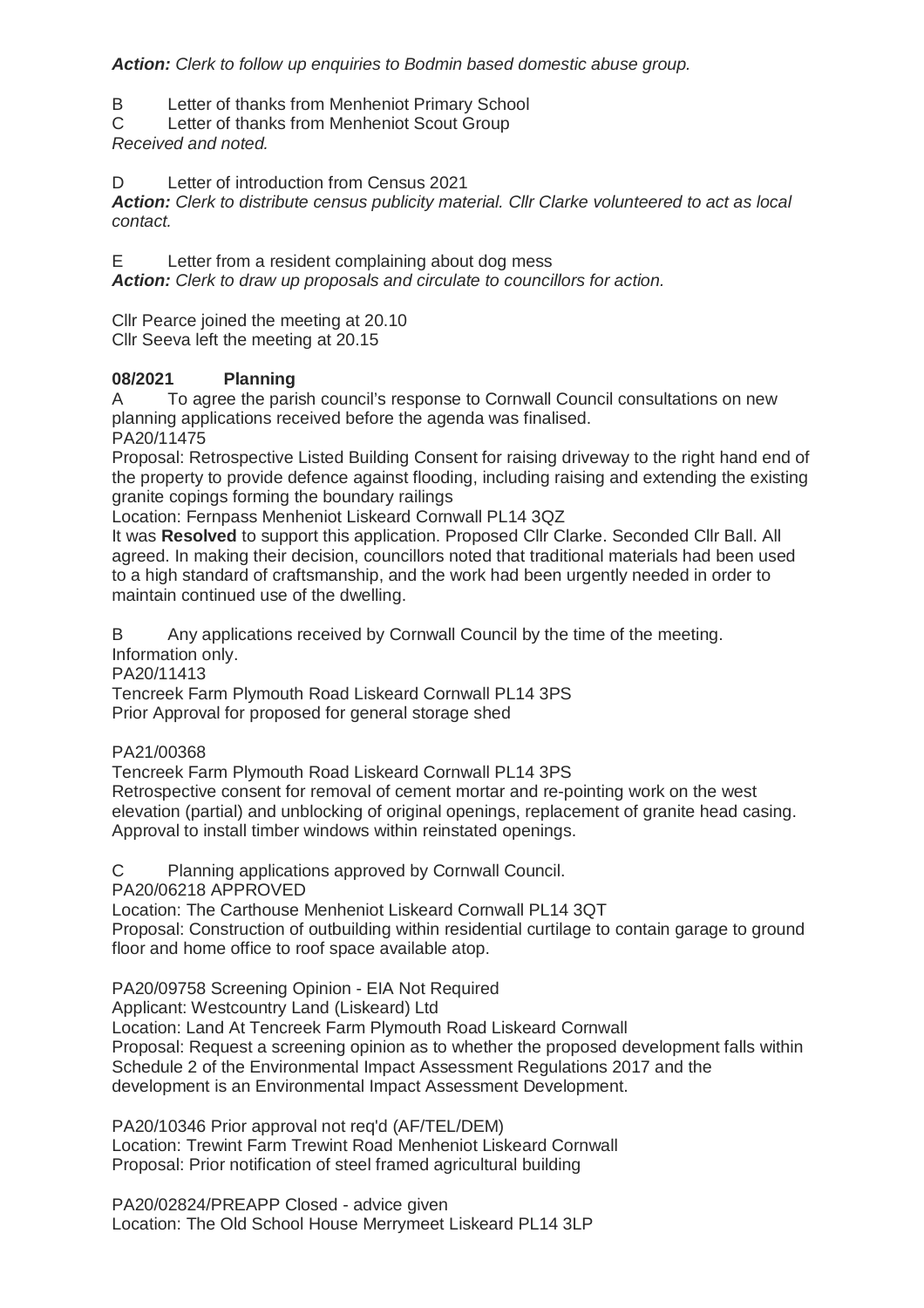Proposal: Pre-application Advice for the construction of a 3 (No.) bedroom house.

D Planning applications refused by Cornwall Council or withdrawn by the applicant. Information only. None refused.

E Dobwalls and Trewidland Neighbourhood Development Plan, Regulation 14 consultation.

Received and noted.

F Prior notification:

PA20/10810 Prior approval not required

Location: South Trewint Farm Trewint Road Menheniot Liskeard Cornwall Proposal: Prior Notification for construction of agricultural building. Cllr Easterbrook declared and interest and did not participate in this part of the meeting.

# **09/2021 Finance**

A It was **Resolved** to approved the schedule and agree payment. Proposed Cllr Tucker. Seconded Cllr Smith. All agreed. Cllr Easterbrook will authorise online payments

| <b>Date</b>              | Payee                   | <b>Description</b>     | Pay        |          |
|--------------------------|-------------------------|------------------------|------------|----------|
| 25/01/2021               | <b>Cormac Solutions</b> | Signage Doddycross     | <b>OLB</b> | 408.00   |
| 25/01/2021               | Peake (GB)              | <b>Toilet services</b> | <b>OLB</b> | 114.00   |
| 25/01/2021               | Rob Craig               | Salt storage           | <b>OLB</b> | 50.00    |
| 25/01/2021               | <b>Salaries</b>         | December               | <b>OLB</b> | 718.40   |
| 25/01/2021               | <b>HMRC</b>             | <b>PAYE</b>            | <b>OLB</b> | 123.60   |
|                          |                         |                        |            |          |
| All payments this period |                         |                        |            | 1,414.00 |

B Bank Payment Receipts. For information.

| <b>Date</b>                   | Paver             | <b>N</b> Description |  |        |
|-------------------------------|-------------------|----------------------|--|--------|
| 17/12/2020                    | lCornwall Council | <b>LMP</b>           |  | 742.93 |
| 31/12/2020                    | lCornwall Council | Ilnterest            |  | 42.90  |
| All bank receipts this period |                   |                      |  | 785.83 |

C Bank Reconciliation.

At the close of business on 31 December 2020, the parish council showed a balance of £93,238.27 in its accounts.

D Outturn Q3 2020/21 (Oct-Dec)

Received and noted.

# **10/2021 Councillors' Reports.**

A Cllr Sean Smith

Reported on progress with council's response to the Covid-19 outbreak, that: £1005 of the Covid Community Fund had been used to fund Christmas parcels in December and they had been valued with many letters of appreciation being received; Clerk has written to the three surgeries that serve the parish offering use of the parish hall for Covid vaccinations if required; Covid vaccinations are now underway at Millennium House at Pensilva. Residents will be invited to attend for appointment according to the NHS priority list. **Action**: Clerk to add Christmas parcels to the July agenda.

# **11/2021 Chair's Agenda Items.**

A Neighbourhood Development Plan.

The final draft has been submitted and accepted by Cornwall Council for Regulation 16 consultation. Expected to begin on 28 January 2021 for 10 weeks.

B Climate Change Action Group.

Chair thanked Adrian Coles for feeding back from the Action Group (see Item 4 above)